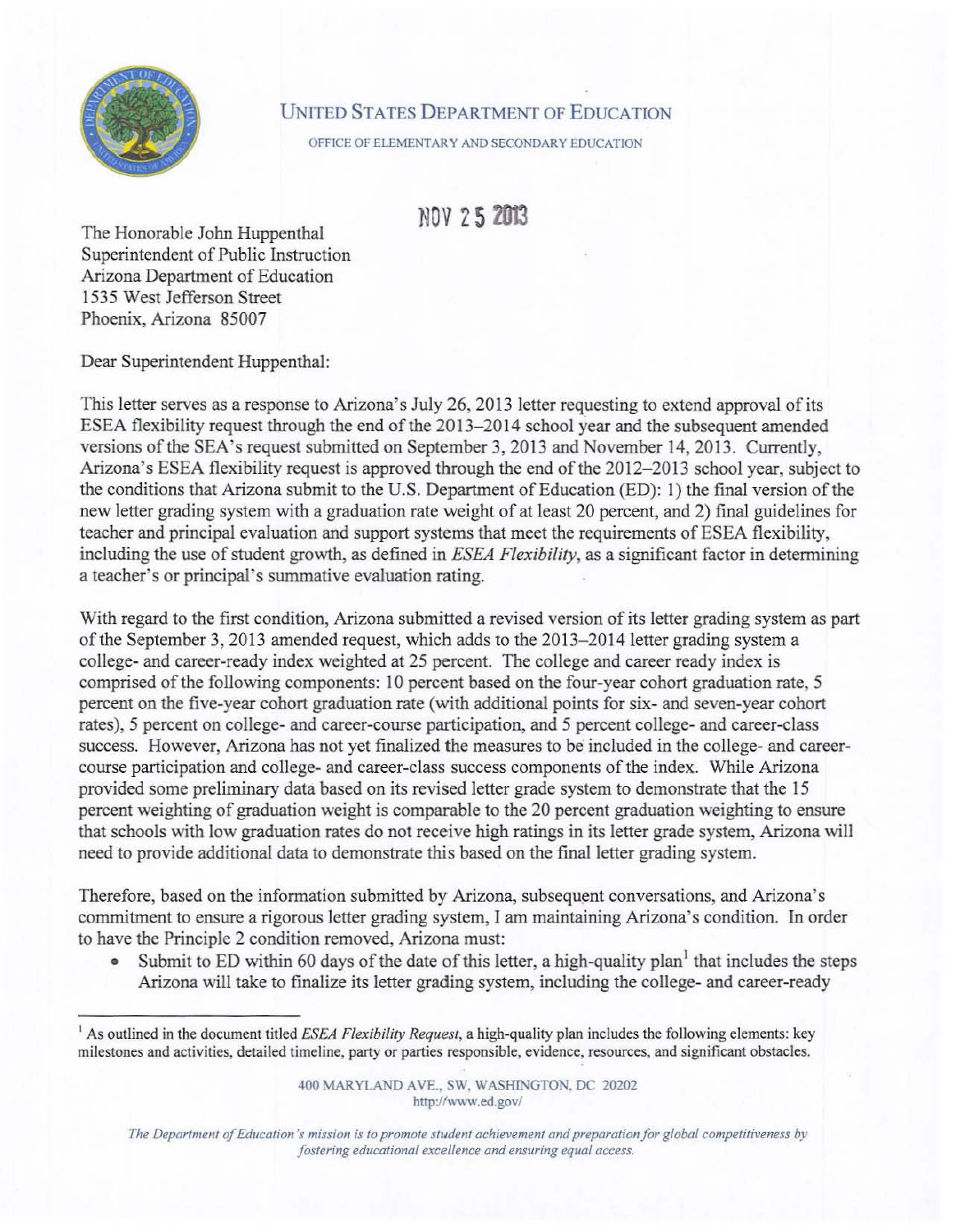## Page 2 - The Honorable John Huppenthal

index, and the data Arizona will provide to demonstrate that schools with low graduation rates do not receive high ratings in its letter grade system.

• Consistent with Arizona's forthcoming approved plan for finalizing its letter grading system, submit it to ED for review including an amended version of its request with the final version of its letter grading system, as well as supporting data.

With regard to the second condition, Arizona provided an updated version of its Principle 3 and revised guidelines for teacher and principal evaluation and support systems. However, Arizona's revised guidelines do not include a definition of student growth consistent with the definition in the document titled *ESEA Flexibility.* In particular, Arizona's guidelines do not require, for grades and subjects in which assessments are required under ESEA section 1111(b)(3), the use of "a student's score on such assessments" as a measure of student growth in teacher and principal evaluation systems. Therefore, Arizona has not yet fulfilled the condition to submit final guidelines for teacher and principal evaluation and support systems that meet the requirements of ESEA flexibility, including the use of student growth, as defined in *ESEA Flexibility,* as a significant factor in determining a teacher's or principal's summative evaluation rating. Because Arizona has failed to meet this condition that was placed on the approval of its ESEA flexibility request, at this time I cannot fully approve Arizona's revised guidelines for teacher and principal evaluation and support systems.

In light of Arizona's demonstrated willingness and commitment to continue efforts to meet these two conditions and the ESEA flexibility requirements relevant to those conditions, 1 am granting Arizona's request to extend approval of its ESEA flexibility request through the end of the 2013-2014 school year, subject to the condition that Arizona complete the actions listed below. At the same time, pursuant to the authority in 34 C.F.R. § 80. 12, I am placing Arizona on high-risk status for not meeting the condition related to Principle 3 and your revised guidelines for teacher and principal evaluation and support systems.

In order to have the Principle 3 condition on the approval of its ESEA flexibility request lifted and remove the high-risk designation pertaining to that condition, Arizona must:

- Submit to the ED, within 60 days of the date of this letter, a high-quality plan that includes descriptions of the following:
	- o How Arizona will finalize its guidelines for teacher and principal evaluation and support systems that meet the requirements of ESEA flexibility, including the use of student growth, as defined in *ESEA Flexibility,* as a significant factor in determining a teacher's or principal's summative evaluation rating.
	- The data that Arizona will use to demonstrate that Arizona's final guidelines include student growth, as defined in *ESEA Flexibility,* as a significant factor, which include demonstrating that growth is included with sufficient weighting to ensure that perfonnance levels will differentiate among teachers and principals who have made significantly different contributions to student growth. At a minimum, these data must include: I) comparisons between summative performance ratings and the different components of the ratings (i.e., classroom-level data, school-level data, teaching performance, student growth) and any subcomponents of the ratings; 2) comparisons between the overall student growth rating and any individual subcomponents of student growth; and 3) the distribution of ratings for each component of the system. These data should be provided for the different weightings of student growth being studied and for Group A and Group B teachers.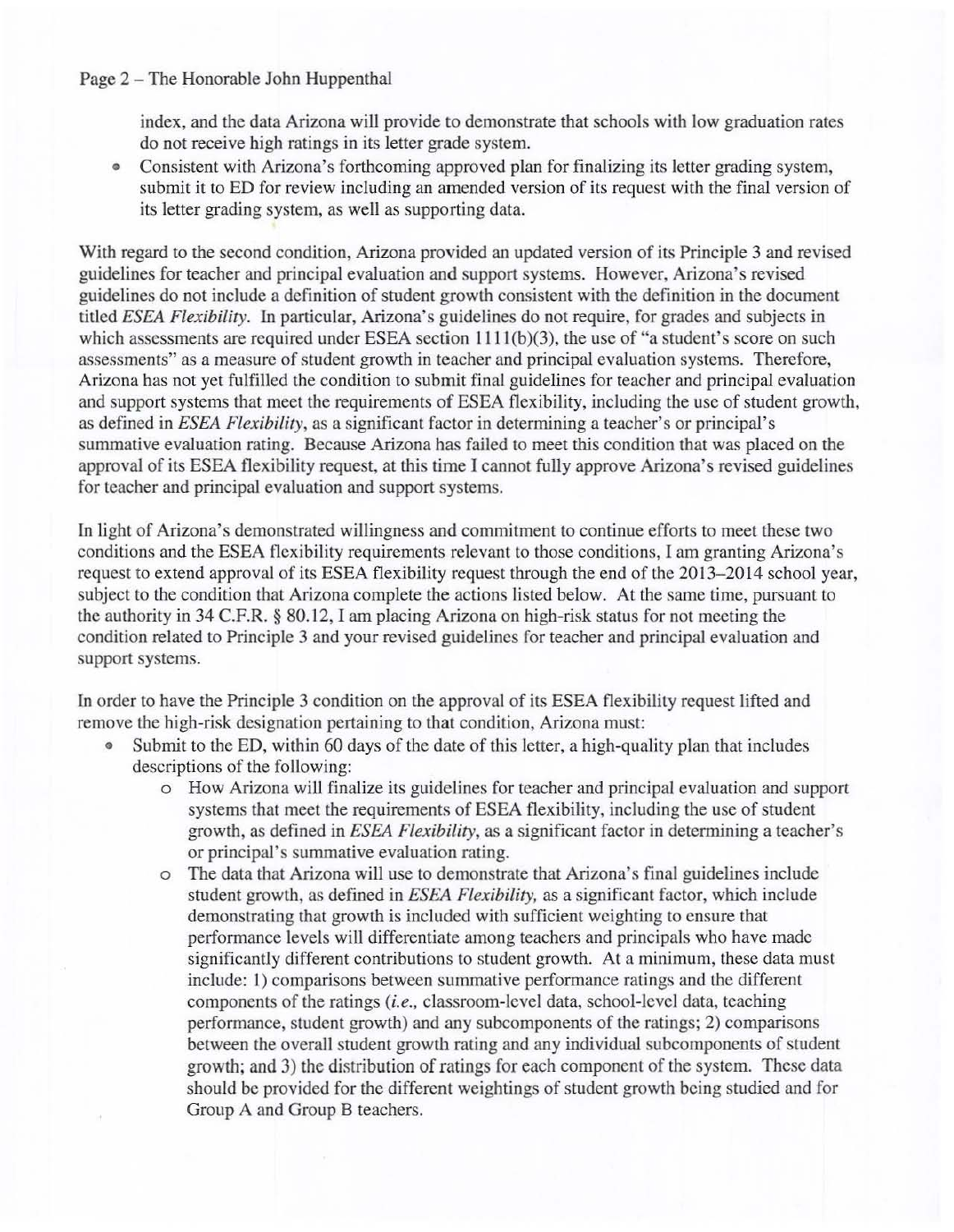## Page 3 - The Honorable John Huppenthal

- o How Arizona will ensure that the use of shared attribution of student growth does not mask high or low performance of individual teachers, including: 1) by developing business rules defining what constitutes a group of teachers under school-level data and how student growth is calculated for each member of that group and the group as a whole, and 2) any data Arizona will collect and provide to ED to show that Arizona's use of shared attribution of student growth at the school-level does not mask high or low performance of teachers.
- o How Arizona will ensure that LEAs will include Arizona's final method for including student growth as a significant factor in time for LEAs to fully implement evaluation and support systems consistent with ESEA flexibility requirements in the 2014-2015 school year.
- Following ED's Part B monitoring, which is scheduled for December 2013, provide updates to ED on a monthly basis on its progress in carrying out its high-quality plan to address the outstanding Principle 3 condition on the approval of its ESEA flexibility request and ensure its teacher and principal evaluation and support system meet the principles of ESEA flexibility.
- By May 1, 2014, submit to ED for review:
	- o An amended request that includes the SEA's final guidelines for teacher and principal evaluation and support systems that meet the requirements of ESEA flexibility, including the use of student growth, as defined in *ESEA Flexibility,* as a significant factor in determining a teacher's or principal's summative evaluation rating.
	- o Business rules defining groups of teachers under Arizona's final guidelines for teacher evaluation and support system and explaining how student growth is calculated for a group of teachers.
	- o The data described above and outlined in its high-quality plan.

Please note, in addition, that, should Arizona request an extension of its ESEA flexibility request beyond the 2013-2014 school year, ED would not be able to grant that request for an extension until the issues that resulted in Arizona's continued conditions and high-risk status are resolved. If those issues cannot be resolved prior to the start of the 2014-2015 school year, Arizona may not be able to continue with its implementation of ESEA flexibility beyond the 2013-2014 school year.

Arizona may request reconsideration of its high-risk designation by submitting in writing, no later than 10 business days following the date of this letter, a detailed discussion setting forth the basis for its belief that this designation is improper, including the specific facts that support its position. If Arizona chooses to request such reconsideration, that request must be submitted via email to me, with a copy to Christina Imholt, as well as by U.S. mail or commercial delivery. If I do not receive a request for reconsideration by December **11,2013.** Arizona's high-risk status will be considered final and will be lifted only upon completing the actions sct forth above.

The September 3, 2013 amended request also included a number of additional changes that are unrelated to the conditions above. I am pleased to approve those additional amendments to Arizona's request. A summary of Arizona's amcndments that I am approving is enclosed with this letter.

In addition, I understand that Arizona wishes to submit an additional amendment to its request regarding implementing interventions in priority and focus schools that arc appropriate for the unique circumstances of its Arizona Online Instruction schools. My staff will continue to work with Arizona on this amendment to ensure that for priority schools those interventions meet all of the turnaround